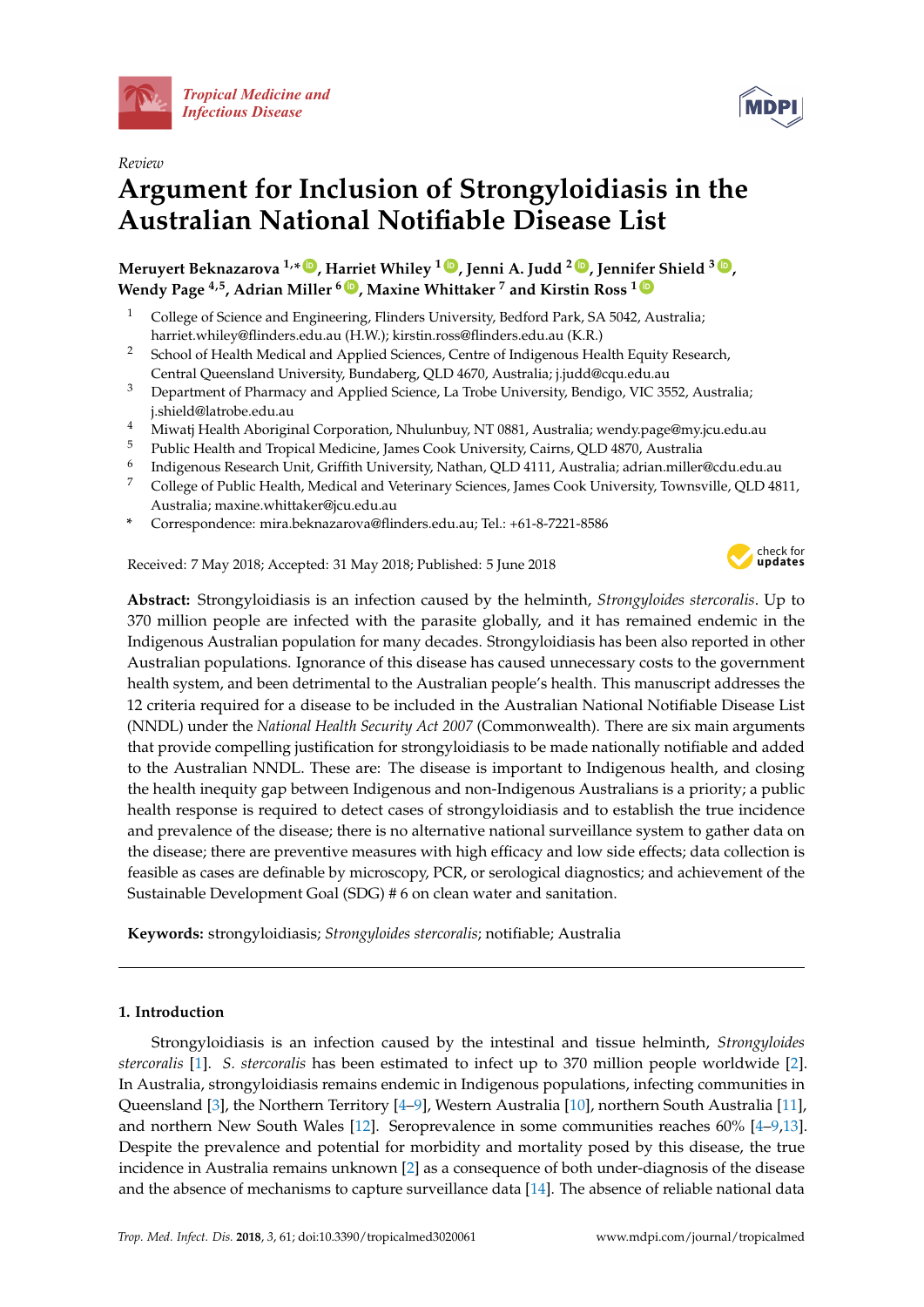of the geographic extent and rate of transmission of this disease blinds medical and public health professionals attempting to institute effective control. This knowledge gap is not unique to Australia. Schar et al. (2013) noted that adequate information on *S. stercoralis* prevalence is still lacking from many countries, but their review found that the information that does exist points out to it being an infection that must not be neglected. They recommended information needs to be collected in a range of socio-economic and ecological settings and that in many settings the integration of control and treatment of *S. stercoralis* into a holistic helminth control program is warranted [\[15\]](#page-8-3).

*S. stercoralis* is a soil-transmitted helminth, infecting a human when infective stage larvae penetrate the skin, enter the circulation, and subsequently travel to the lungs via the blood, from where it is swallowed into the gut [\[16\]](#page-8-4). This is the traditional ordered pathway, though evidence exists that random migration through the body to reach the intestine is also likely, even in primary infection [\[17–](#page-8-5)[19\]](#page-8-6). A free-living phase of the parasitic life cycle occurs in the soil after host defaecation in the open, but this can only last one generation, and thus a soil reservoir of the parasite is not a factor in long-term control after implementation. Symptoms are protean, including respiratory, gastrointestinal, and skin disorders [\[18,](#page-8-7)[20\]](#page-8-8). Unlike most other soil-transmitted helminth infections, *S. stercoralis* larvae can persist indefinitely inside the host through asexual reproduction by parthenogenesis and subsequent autoinfection [\[21,](#page-8-9)[22\]](#page-8-10).

After initial infection, there is a rapid increase in numbers as the result of an autoinfective burst [\[23\]](#page-8-11). This causes acute disease. This typically abates in immunocompetent people, becoming asymptomatic, or mildly symptomatic, often mimicking the symptoms of other diseases [\[9](#page-7-4)[,24\]](#page-8-12). Due to its peculiar autoinfective nature, disease is often lifelong and a single remaining larva of *S. stercoralis* post-treatment can cause recrudescence of disease. In immunocompetent persons, the disease is chronic and long-lasting. In immunocompromised/immunosuppressed persons, or those receiving corticosteroid treatment, the infection may transform to a hyperinfective or disseminated disease syndrome, with up to 90% mortality [\[16](#page-8-4)[,25](#page-8-13)[–29\]](#page-8-14).

*Strongyloides* is typically found in tropical and subtropical zones, but is mainly associated with areas of low socioeconomic status as a consequence of inadequate sanitary conditions [\[30\]](#page-8-15). This is supported by evidence of strongyloidiasis being found in desert communities [\[6](#page-7-7)[,11\]](#page-7-6). Strongyloidiasis is described as the most neglected of the Neglected Tropical Diseases (NTDs) [\[14\]](#page-8-2), and it is important to make strongyloidiasis notifiable so that epidemiological and prevalence data can be obtained to inform appropriate strategies for controlling the disease.

#### **2. The Australian National Notifiable Disease Surveillance System (NNDSS)**

The Quarantine Act (NSW) of 1832 was the first legislative document to cover public health issues and included mandatory reporting of diseases to local health authorities in Australia [\[31\]](#page-8-16). The Communicable Disease Network Australia (CDNA) was established in 1989 to enhance national communicable disease surveillance reporting to the then National Public Health Partnership (NPHP) [\[32\]](#page-8-17). In 2006, NPHP split into the Australian Health Protection Committee (AHPC) and the Australian Health Development Committee (AHDC). CDNA now operates under the AHPC.

The Australian National Notifiable Diseases Surveillance System (NNDSS) was first introduced in 1990 and serves as a platform to collate and report data on nationally-approved notifiable diseases from all jurisdictions to the Commonwealth [\[32](#page-8-17)[,33\]](#page-8-18). The National Notifiable Disease List (NNDL) was created in 2008 under the National Health Security Act 2007 (Commonwealth), a document that contains a list of notifiable communicable diseases to the NNDSS.

#### **3. Criteria for Inclusion on the National Notifiable Disease List**

To determine whether a disease should be notifiable, there are currently 12 criteria against which a disease is ranked. These criteria were established by the CDNA in 2014 [\[32\]](#page-8-17). Table [1](#page-5-0) presents an assessment of strongyloidiasis against each of these criteria. A score of 28 (if conservative estimates are used) to 30 (if less conservative estimates are used) was calculated for strongyloidiasis based on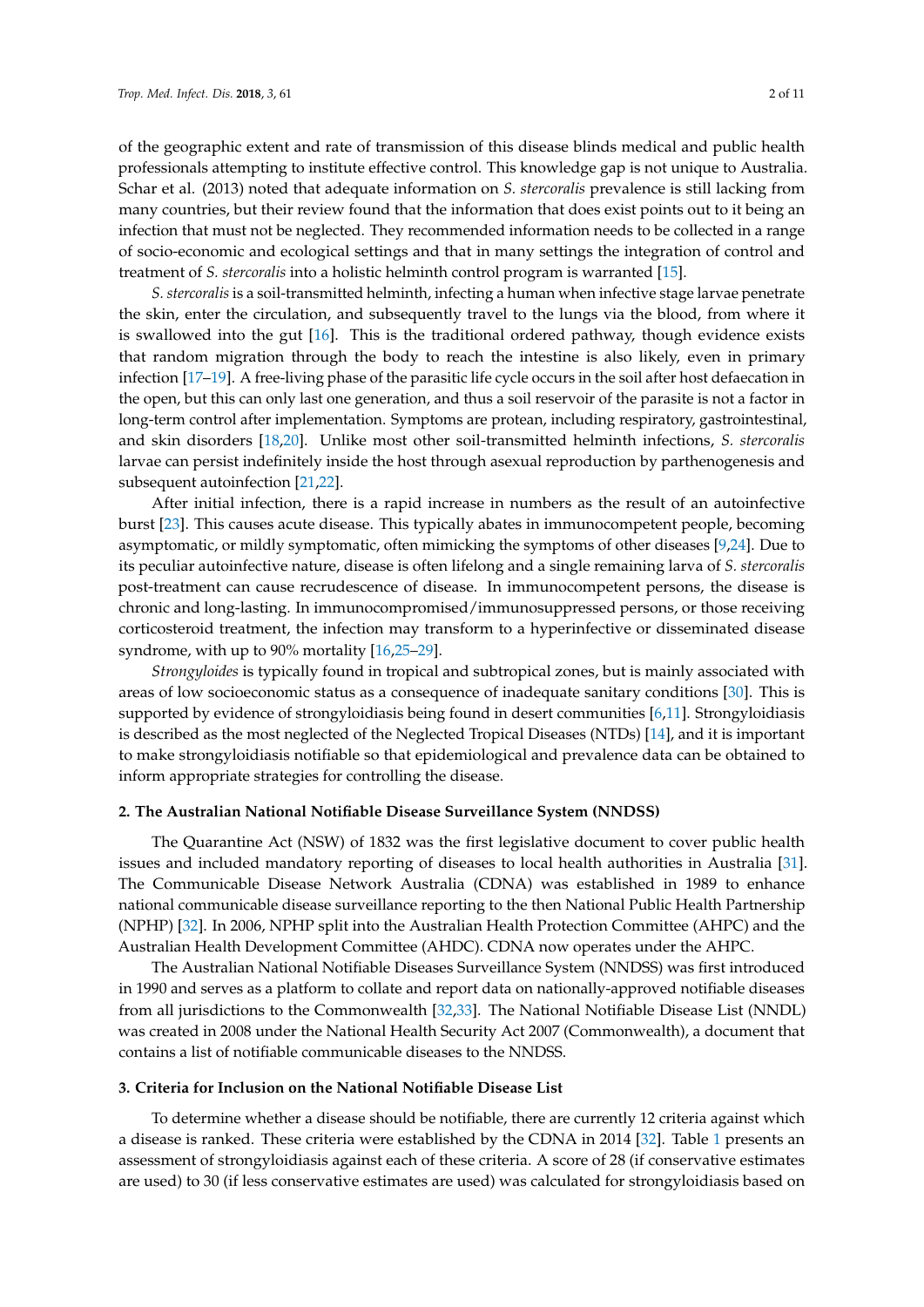CDNA descriptors. The CDNA criteria state that if a disease scores less than 15, national notification is not recommended; if it falls between 15 to 25, national notification is to be considered further; and if it is higher than 25, national notification is recommended. As such, even with a conservative estimate of 28, strongyloidiasis fulfils the requirements for national notification to be recommended [\[32\]](#page-8-17). The criteria can be found at: [\(http://www.health.gov.au/internet/main/publishing.nsf/Content/](http://www.health.gov.au/internet/main/publishing.nsf/Content/8DF6148BCAC589D6CA257EE5001D0DF7/$File/Protocol-change-NNDL.pdf) [8DF6148BCAC589D6CA257EE5001D0DF7/\\$File/Protocol-change-NNDL.pdf\)](http://www.health.gov.au/internet/main/publishing.nsf/Content/8DF6148BCAC589D6CA257EE5001D0DF7/$File/Protocol-change-NNDL.pdf).

Based on Table [1](#page-5-0) there are six key arguments for making strongyloidiasis notifiable:

- The disease is important to Indigenous health, and closing the health inequity gap between Indigenous and non-Indigenous Australians is a priority.
- A public health response is required to detect cases of strongyloidiasis and to establish the true incidence and prevalence of the disease.
- There is no alternative national surveillance system to gather data on the disease.
- There are preventive measures with high efficacy and low side effects.
- Data collection is feasible as cases are definable by microscopy, PCR, or serological diagnostics.
- Achievement of the Sustainable Development Goal (SDG) # 6 on clean water and sanitation.

#### **4. Prevalence of Strongyloidiasis in Australia**

Strongyloidiasis may have been present in Australia prior to the arrival of Europeans. Due to improvements in sanitation and healthcare, it is no longer typically seen in non-Indigenous Australian communities [\[34\]](#page-8-19), but remains a major health problem for Indigenous communities, particularly in remote areas. Despite its long-term persistence in Australia, it is difficult to determine the true distribution and prevalence of the disease. The first confirmed reports of strongyloidiasis in Australia date back to the early 1900s in north Queensland [\[35](#page-8-20)[–37\]](#page-8-21). The first reports of it specifically affecting Aboriginal communities (in Atherton Tablelands) date back to the early 1900s, at which time it was noted to affect Aboriginal people at almost 30 times that of non-Aboriginal [\[34\]](#page-8-19). To date, infection-related mortality rate in Indigenous people is much higher compared with that in non-Indigenous population. Strongyloidiasis is one of the causes of deaths [\[38\]](#page-8-22). Current estimates of strongyloidiasis incidence are limited and based on opportunistic testing in hotspot areas and diagnostic pathology laboratory data [\[39\]](#page-9-0). The former is biased towards high prevalence communities and the latter towards subjects with easy access to healthcare and laboratory services and having sufficiently symptomatic disease to require diagnostic evaluation. There is also no standard detection method available. A study conducted in north Queensland in 2006 showed a strongyloidiasis prevalence in Indigenous and non-Indigenous populations of 24% and 10% respectively [\[40\]](#page-9-1). An epidemiological study with Aboriginal communities in Northern Australia conducted over 2010–2011 showed a strongyloidiasis seroprevalence of 21% [\[7\]](#page-7-8). Overall, based on studies completed in different localized endemic areas from 1980 to 2010, strongyloidiasis prevalence is estimated to range from 2% to 41% based on faecal microscopy surveys [\[3,](#page-7-2)[5,](#page-7-9)[10,](#page-7-5)[41\]](#page-9-2) and from 5% to 60% based on serology survey tests [\[42,](#page-9-3)[43\]](#page-9-4). Furthermore, infected people are known to live elsewhere in Australia apart from endemic areas [\[44\]](#page-9-5).

Strongyloidiasis also affects other populations. GeoSentinel Surveillance Network site holds a database for returned international travelers with infectious gastrointestinal disease. Based on analysis of their international database during the period 1996–2005, *S. stercoralis* was rated the fifth most common pathogen [\[45\]](#page-9-6). Screening and treatment is now policy for refugees coming to Australia. However, screening has not yet been introduced to policy or systems for endemic Aboriginal communities in Australia. Immigrants and refugees from South East Asia also have high prevalence rates, as do returned travelers [\[20](#page-8-8)[,46\]](#page-9-7). In a South Australian study, 11.6% of Vietnam veterans tested seropositive for *S. stercoralis* [\[47\]](#page-9-8). Four non-Indigenous cases of strongyloidiasis acquired through occupational exposure were reported in Central Australia [\[44\]](#page-9-5).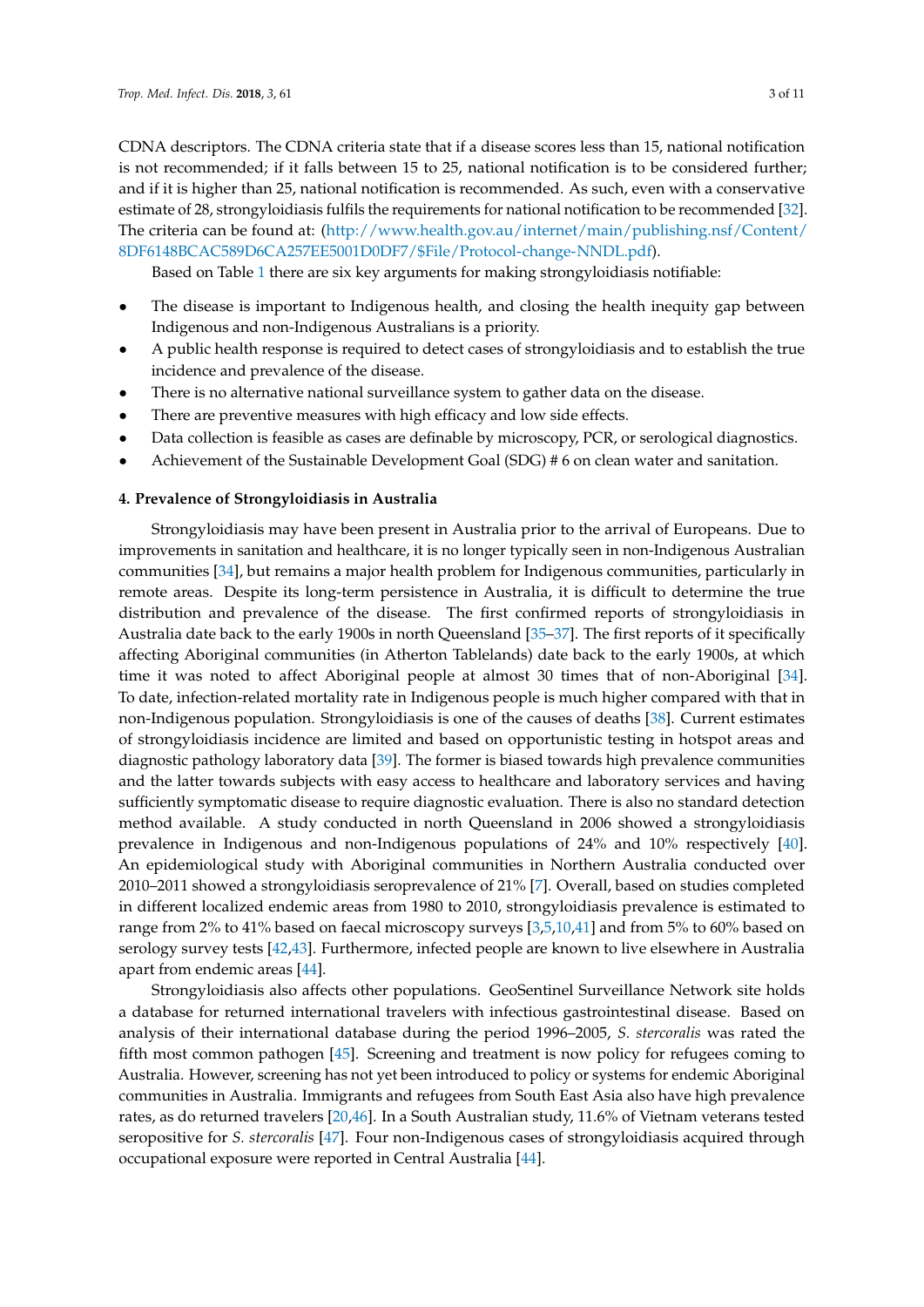| #              | Criterion                                                                 | Score                                                                                                                                 | Notes on Strongyloidiasis                                                                                                                                                                                                                                                                                                                                                                                                                                                                                                                                                                                                                                                                                                                                                                                                                                                                                                                                                                                                                                                                                                                                                                                                                                                                                                                                                                                                                                                                                                                                                                                                                                                                                                                                                                                                                                                                                                                                                                                                                                                                                                                                                                                                                                         |
|----------------|---------------------------------------------------------------------------|---------------------------------------------------------------------------------------------------------------------------------------|-------------------------------------------------------------------------------------------------------------------------------------------------------------------------------------------------------------------------------------------------------------------------------------------------------------------------------------------------------------------------------------------------------------------------------------------------------------------------------------------------------------------------------------------------------------------------------------------------------------------------------------------------------------------------------------------------------------------------------------------------------------------------------------------------------------------------------------------------------------------------------------------------------------------------------------------------------------------------------------------------------------------------------------------------------------------------------------------------------------------------------------------------------------------------------------------------------------------------------------------------------------------------------------------------------------------------------------------------------------------------------------------------------------------------------------------------------------------------------------------------------------------------------------------------------------------------------------------------------------------------------------------------------------------------------------------------------------------------------------------------------------------------------------------------------------------------------------------------------------------------------------------------------------------------------------------------------------------------------------------------------------------------------------------------------------------------------------------------------------------------------------------------------------------------------------------------------------------------------------------------------------------|
|                | Priority setting                                                          |                                                                                                                                       |                                                                                                                                                                                                                                                                                                                                                                                                                                                                                                                                                                                                                                                                                                                                                                                                                                                                                                                                                                                                                                                                                                                                                                                                                                                                                                                                                                                                                                                                                                                                                                                                                                                                                                                                                                                                                                                                                                                                                                                                                                                                                                                                                                                                                                                                   |
| 1              | Necessity for public<br>health response                                   | $2/4$ = case reporting important for<br>detecting outbreaks that require<br>investigating or contacts require<br>routine intervention | A public health response and immediate intervention is required based on the following:<br>1. Inadequate hygiene and sanitary conditions are the main factors for human strongyloidiasis.<br>A person can get infected when coming into contact with or near infected human or dog faeces.<br>In low socioeconomic status communities, such as some Indigenous communities,<br>sanitation conditions present a high risk for strongyloidiasis transmission, contamination,<br>re-infection, and recurrence [30]. Therefore, it is crucial to get a public health response to create<br>and maintain adequate sanitary and hygiene conditions in the communities to prevent the<br>disease. Culturally comprehensive health education for understanding the nature of infectious<br>diseases and how they are transmitted is fundamental for maintaining hygienic conditions [48].<br>2. There is the opportunity to highlight environmental health role in the public health response.<br>There is an opportunity to make a difference in endemic communities and specific<br>families/communities with high need targeting the SDG # 6 on clean water and sanitation.<br>3. Interventions programs such as targeted mass drug administration (MDA) have shown to be<br>very effective in reducing the reservoir of human infection, and need to be implemented<br>regularly on a local and national level in endemic communities [7].<br>4. Another intervention program in an endemic Indigenous community incorporated<br>S. stercoralis screening into the adult health check, and positive cases were treated and followed<br>up. This selective chemotherapy intervention resulted in a decreased risk of potentially fatal<br>hyperinfection and decreased prevalence in the community [13,49].<br>5. Strongyloidiasis has been shown to prevent weight gain in children, and therefore it is critical<br>to identify and treat S. stercoralis infection to avoid intervention by social services.<br>This intervention can result in child removal from parents into care if the child shows signs of<br>malnutrition [49].<br>An environmental health response to geographic hot spots would also bring in the SDG # 6 on<br>clean water and sanitation. |
| $\overline{2}$ | Utility and<br>significance of<br>notification for<br>prevention programs | $1/4$ = Need to establish burden of<br>illness for monitoring or research<br>purposes/priority setting                                | The geographic prevalence of S. stercoralis within Australia is essential to understand and map<br>the hotspots. Notification and establishing the true burden of infection will improve monitoring,<br>prevention and research, for assessing the effectiveness of prevention and control programs at<br>the local and regional levels.<br>Currently, there are no true disability-adjusted life years (DALYs) identified for strongyloidiasis,<br>mainly because of poor estimates of disease prevalence.                                                                                                                                                                                                                                                                                                                                                                                                                                                                                                                                                                                                                                                                                                                                                                                                                                                                                                                                                                                                                                                                                                                                                                                                                                                                                                                                                                                                                                                                                                                                                                                                                                                                                                                                                       |
| 3              | Vaccine preventability                                                    | $0/4$ = No vaccine available                                                                                                          | No vaccine available                                                                                                                                                                                                                                                                                                                                                                                                                                                                                                                                                                                                                                                                                                                                                                                                                                                                                                                                                                                                                                                                                                                                                                                                                                                                                                                                                                                                                                                                                                                                                                                                                                                                                                                                                                                                                                                                                                                                                                                                                                                                                                                                                                                                                                              |

**Table 1.** *Strongyloides stercoralis* against 12 criteria for NNDL assessment.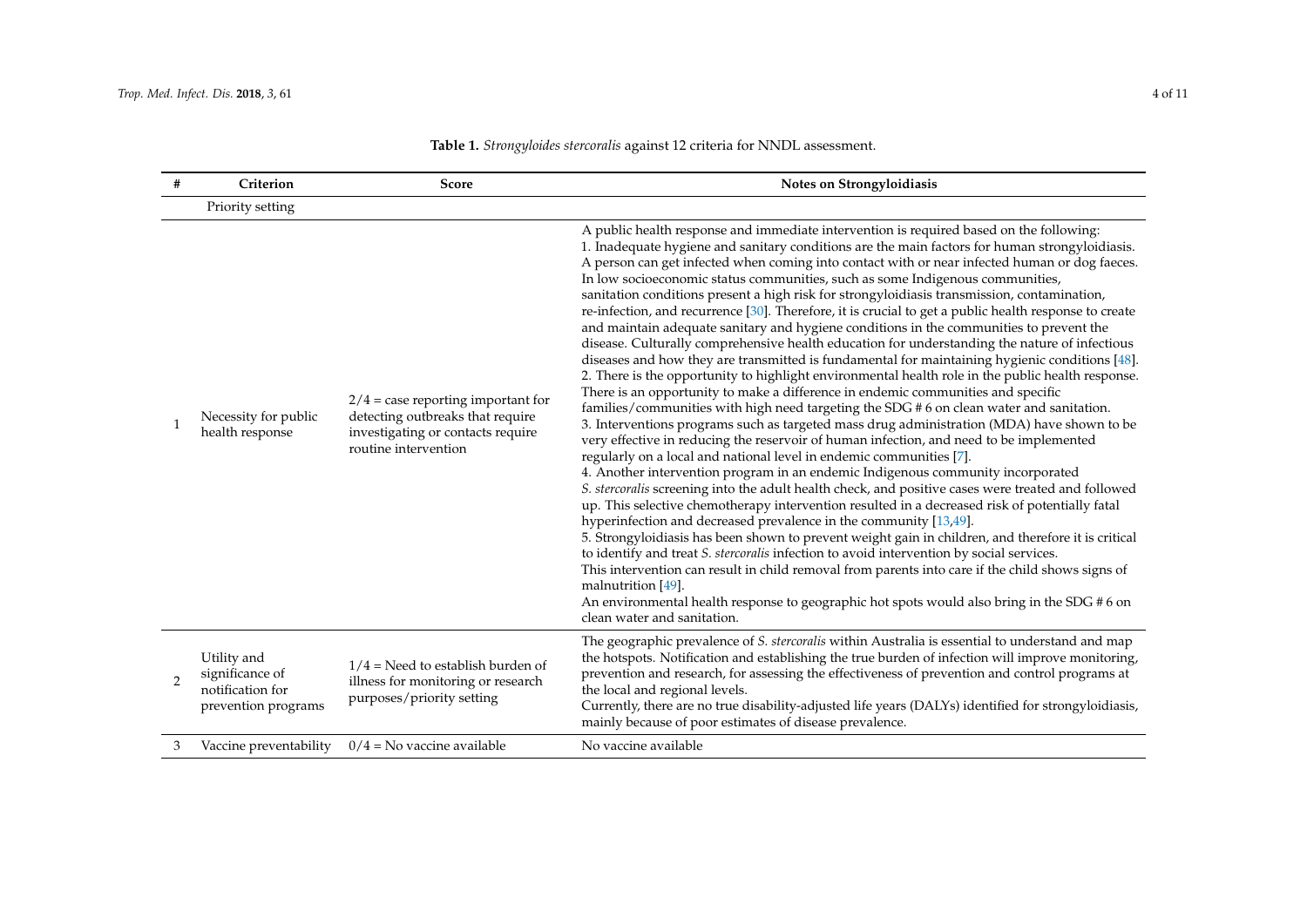| # | Criterion                                      | <b>Score</b>                                                                                                                                                                                                                                 | Notes on Strongyloidiasis                                                                                                                                                                                                                                                                                                                                                                                                                                                                                                                                                                                                                                                                                                                                                                                                                                                                                                                                                                                                                                                                                                                                                                                                                           |
|---|------------------------------------------------|----------------------------------------------------------------------------------------------------------------------------------------------------------------------------------------------------------------------------------------------|-----------------------------------------------------------------------------------------------------------------------------------------------------------------------------------------------------------------------------------------------------------------------------------------------------------------------------------------------------------------------------------------------------------------------------------------------------------------------------------------------------------------------------------------------------------------------------------------------------------------------------------------------------------------------------------------------------------------------------------------------------------------------------------------------------------------------------------------------------------------------------------------------------------------------------------------------------------------------------------------------------------------------------------------------------------------------------------------------------------------------------------------------------------------------------------------------------------------------------------------------------|
| 4 | Importance for<br>Indigenous health            | $4/4$ = Very high                                                                                                                                                                                                                            | Strongyloidiasis is endemic in the Indigenous population, affecting up to 60% of the population<br>in some remote communities.<br>Strongyloidiasis has been and continues to be an issue in the Australian Indigenous population,<br>causing unnecessary morbidity and mortality in all age groups [39].<br>Many in the Australian Indigenous population, as a result of socioeconomic conditions and<br>compromised/suppressed immunity due to chronic disease, are unusually susceptible to both<br>acute strongyloidiasis, and life-threatening disseminated and/or hyperinfective strongyloidiasis.                                                                                                                                                                                                                                                                                                                                                                                                                                                                                                                                                                                                                                             |
| 5 | Emerging or<br>re-emerging disease             | $2/4$ = slowly re-emerging or<br>increasing incidence/prevalence<br>disease over the past 5 years                                                                                                                                            | Strongyloidiasis has been called 'the most neglected of Neglected Tropical Diseases' [14].<br>Cases have been reported since the early 1900s. The literature shows that the prevalence of the<br>disease trend declined following mass drug administration (MDA) of ivermectin (2010) and<br>albendazole (1995) in these communities [7,13]. However, the disease has never been eliminated<br>and tends to reappear [5,41]. The disease has been neglected, and the real prevalence of the<br>disease is underestimated due to lack of disease surveillance.<br>Due to the unique autoinfective cycle of S. stercoralis, chronic strongyloidiasis lasts for a lifetime<br>if not effectively diagnosed and treated. Cases of hyperinfection and iatrogenic fatal<br>dissemination are predicted to increase as the infected populations age and are at a higher risk of<br>being immunosuppressed. Corticosteroids have been considered a factor in 65% of fatalities<br>from hyperinfection [50].<br>Another factor contributing to this emerging disease status with increasing cases of severe,<br>complicated strongyloidiasis, has been the lack of awareness of strongyloidiasis in medical<br>personnel who have been trained in Australia. |
| 6 | Communicability and<br>potential for outbreaks | $2/4$ = Medium                                                                                                                                                                                                                               | There is a potential for outbreaks in poor-infrastructure settings with low sanitary and hygiene<br>conditions, which together produce a high risk for strongyloidiasis transmission from person to<br>person via faecal-skin and faecal-oral routes [51].                                                                                                                                                                                                                                                                                                                                                                                                                                                                                                                                                                                                                                                                                                                                                                                                                                                                                                                                                                                          |
| 7 | Severity and<br>socioeconomic impacts          | $1/4$ = low severity and<br>socioeconomic impacts in<br>chronic strongyloidiasis<br>(strongyloidiasis in healthy<br>person) or $2/4$ = medium<br>severity and socioeconomic<br>impacts in disseminated or<br>hyperinfective strongyloidiasis | In healthy people, chronic strongyloidiasis may have only mild, intermittent, and non-specific<br>symptoms. However, the autoinfection feature of this helminth and parthenogenesis,<br>allows single larvae reproducing within the host leading to a chronic, long-lasting disease. If not<br>diagnosed and treated, the disease can take a more serious form as the person becomes<br>immunocompromised/immunosuppressed, with an often-fatal outcome. A case fatality rate of<br>almost 90% has been reported [6].<br>Strongyloidiasis presents unnecessary cost to the health systems, as strongyloidiasis is both<br>preventable and treatable if diagnosed early, and in the chronic stage.<br>The diagnostic and treatment costs, including selective chemotherapy, targeted MDA and water,<br>sanitation and hygiene (WASH) have been estimated in previous research and shown to be<br>affordable [52,53].<br>It was estimated in US citizens that presumptive preventive intervention would decrease DALYs<br>caused by intestinal parasites, including Strongyloides, by up to 1976- saving USD 16.4 million [54].                                                                                                                       |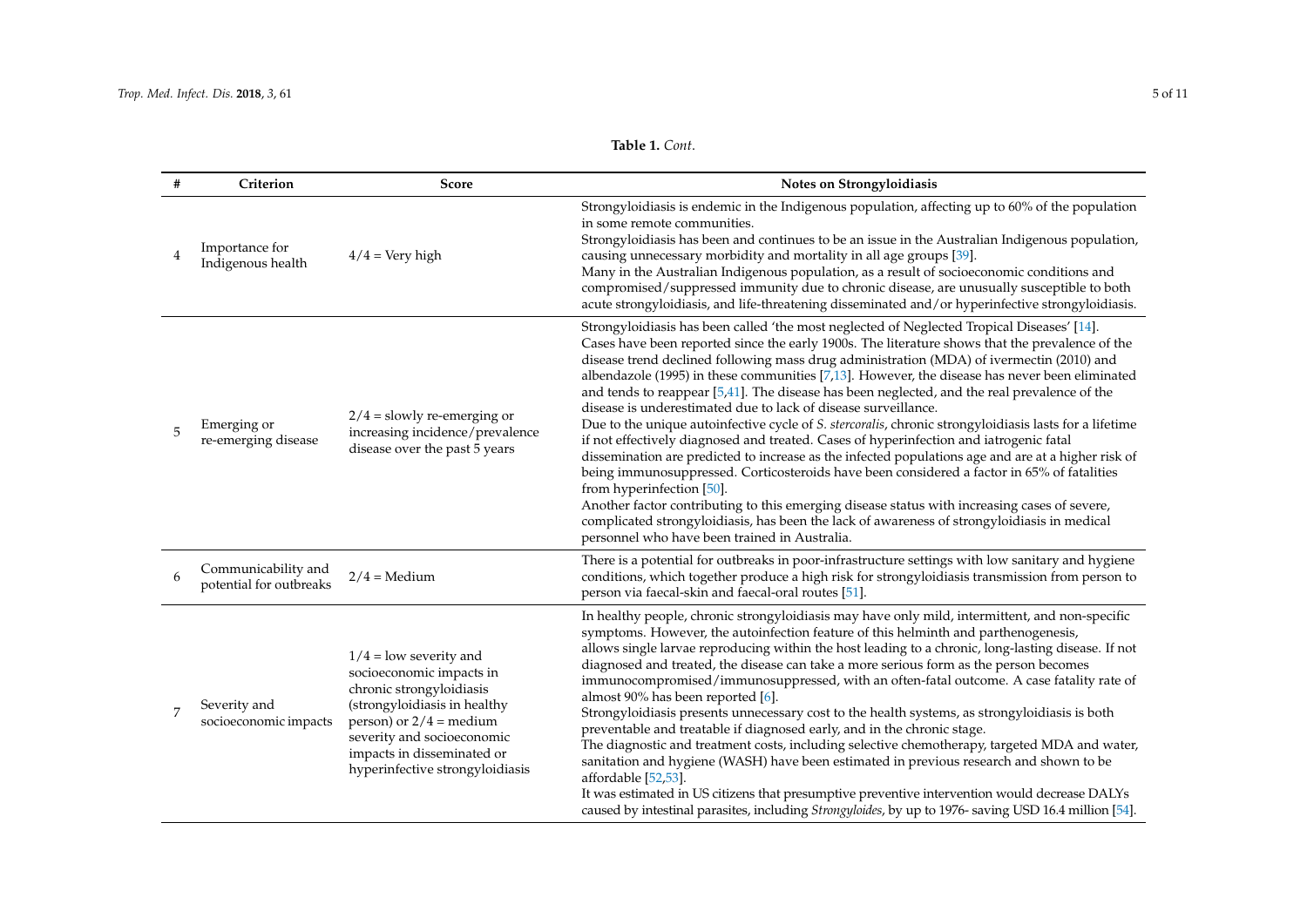| Table 1. Cont. |  |  |
|----------------|--|--|
|----------------|--|--|

<span id="page-5-0"></span>

| #  | Criterion                                               | <b>Score</b>                                                                                                                       | Notes on Strongyloidiasis                                                                                                                                                                                                                                                                                                                                                                                                                                                                                                                                                                                                                                                                                                                                                                                                                                                                                                                      |
|----|---------------------------------------------------------|------------------------------------------------------------------------------------------------------------------------------------|------------------------------------------------------------------------------------------------------------------------------------------------------------------------------------------------------------------------------------------------------------------------------------------------------------------------------------------------------------------------------------------------------------------------------------------------------------------------------------------------------------------------------------------------------------------------------------------------------------------------------------------------------------------------------------------------------------------------------------------------------------------------------------------------------------------------------------------------------------------------------------------------------------------------------------------------|
| 8  | Preventability                                          | $4/4$ = preventive measure with<br>high efficacy/low side effects/high<br>acceptability and uptake                                 | Adequate sanitary and hygiene conditions including safe water supply, proper toileting and<br>hygiene facilities would provide long term sustainable prevention and elimination of<br>strongyloidiasis [51]. This should be combined with health education and research to determine<br>the gold standard for strongyloidiasis diagnosis.<br>Treatment of chronic strongyloidiasis prevents hyperinfection. Currently, ivermectin is the drug<br>of first choice to treat human strongyloidiasis, followed by albendazole [55]. Ivermectin and<br>albendazole, given according to therapeutic guidelines for strongyloidiasis [41], have been<br>shown to eliminate the disease in 70% to 85% of those with chronic strongyloidiasis. Both drugs<br>have negligible side effects. Ivermectin requires only one to two administrations. Albendazole<br>requires two courses of daily doses for three days. A single dose is ineffective [7,13]. |
| 9  | Level of public<br>concern and/or<br>political interest | $2/4$ = low to medium public concern<br>or political interest or<br>$3/4$ = medium to high public concern<br>or political interest | Strongyloidiasis is an overlooked, neglected disease [14]. However, when people are made<br>aware of the disease, there is high public concern. This is illustrated by a recently published<br>article on strongyloidiasis in 'The Conversation' which received a large number of responses by<br>the general public showing their interest and concern about the disease [56].<br>Closing the Gap (the health inequity gap between Indigenous and non-Indigenous Australians)<br>is a high priority in mainstream Australia [57]. The fact that locally-acquired infection in<br>Australia is almost exclusively seen in Indigenous communities should be of great public and<br>political concern.                                                                                                                                                                                                                                           |
|    | Feasibility of collection                               |                                                                                                                                    |                                                                                                                                                                                                                                                                                                                                                                                                                                                                                                                                                                                                                                                                                                                                                                                                                                                                                                                                                |
| 10 | A case is definable                                     | $4/4$ = Case has an acceptable<br>laboratory definition with or without<br>a clinical definition                                   | A strongyloidiasis case is definable and we propose to notify strongyloidiasis by the laboratories<br>based on positive serology or parasitological diagnosis [58].<br>In disseminated and hyperinfective strongyloidiasis, faecal examination has higher sensitivity<br>due to large numbers of viable larvae and the patient is usually in a hospital setting at the time of<br>diagnosis. In immunocompetent persons, chronic strongyloidiasis might not always be detected<br>by microscopy due to low and irregular larval load, and serology has the highest sensitivity and<br>is recommended [29].                                                                                                                                                                                                                                                                                                                                     |
| 11 | Data completeness is<br>likely to be acceptable         | $2/4$ = Data represent a proportion of<br>community cases with a<br>known undercount                                               | Data on the prevalence of strongyloidiasis is limited.<br>Studies suggest that up to 60% of the population in Indigenous rural or remote communities is<br>infected with strongyloidiasis. A study in North Queensland found that 10% of the<br>non-Indigenous population has strongyloidiasis [40]. It is believed that the disease is likely to be<br>more widespread in Australia that the current data suggest.                                                                                                                                                                                                                                                                                                                                                                                                                                                                                                                            |
| 12 | Alternative<br>surveillance<br>mechanisms               | $4/4$ = No alternative surveillance<br>mechanisms in place.                                                                        | There is no surveillance mechanism available to monitor and report on strongyloidiasis.                                                                                                                                                                                                                                                                                                                                                                                                                                                                                                                                                                                                                                                                                                                                                                                                                                                        |

Total score: 28–30.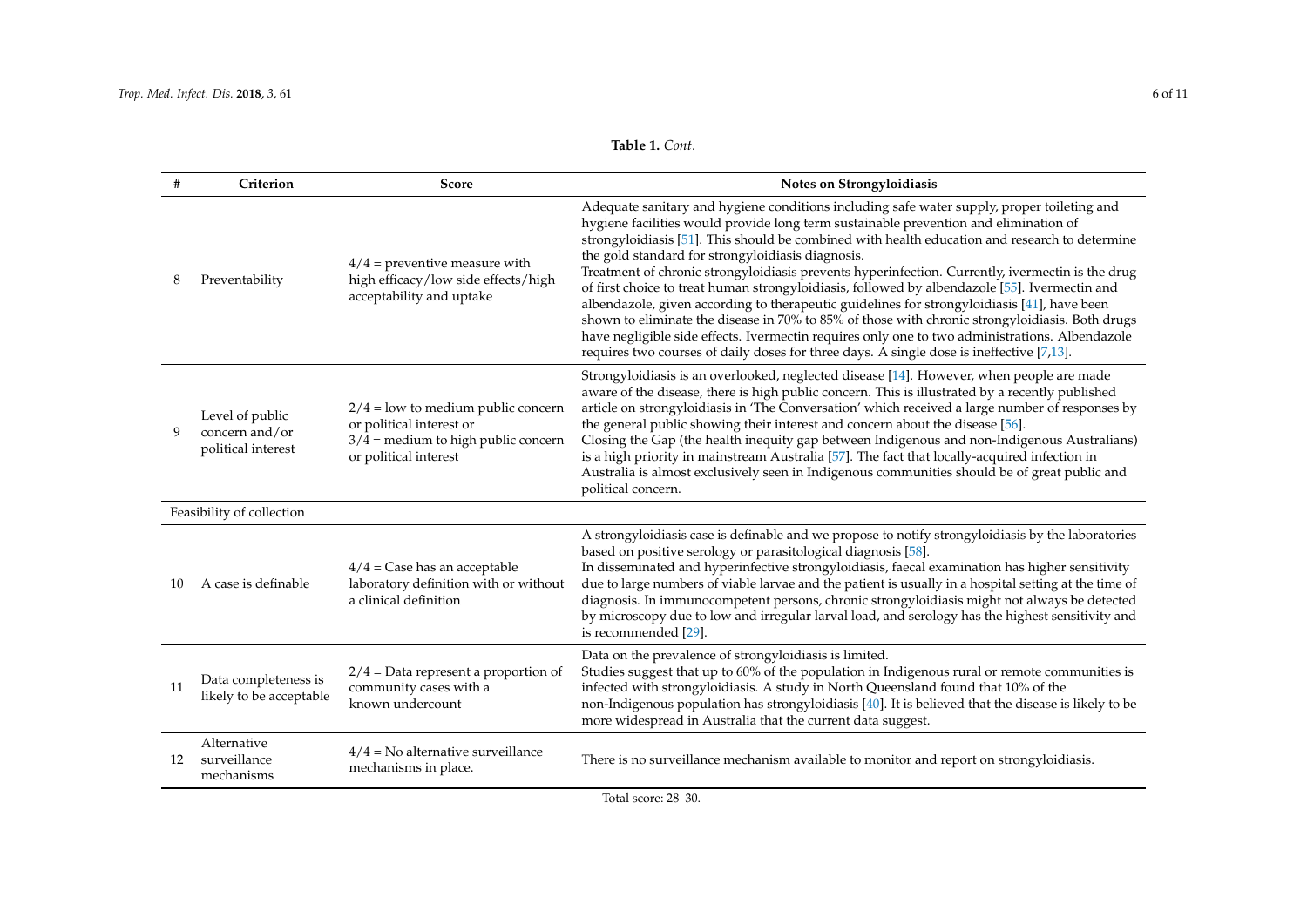It is difficult to estimate mortality rates associated with strongyloidiasis as it is responsible for several fatal clinical manifestations, each of which may be attributed to other causes [\[59\]](#page-10-1). For example, during hyperinfective strongyloidiasis, larvae migrate from the gastrointestinal system to other organs, transporting enteric bacteria with them. This can result in community-acquired septicaemia or meningitis, or local sepsis, which are then registered as cause of death on death certificates, despite the underlying cause of death being strongyloidiasis [\[6\]](#page-7-7). Additionally, acute strongyloidiasis can also cause severe gastrointestinal (intestinal obstruction), or respiratory (pulmonary strongyloidiasis) disease that can be potentially fatal if the strongyloidiasis is not diagnosed and treated [\[60](#page-10-2)[–62\]](#page-10-3).

### **5. Socioeconomic Impact Caused by Strongyloidiasis**

Due to the chronic nature of most NTDs, their burden is usually estimated using disability-adjusted life years (DALYs) lost. One DALY equals one year of life lost by a healthy person due to a disease. A study in the United States of America compared the costs and benefits of no preventive intervention and preventive intervention of 1996 people that were at risk of intestinal parasite infections, including *S. stercoralis* [\[54\]](#page-9-21). Preventive intervention included presumptive treatment with 400 mg of albendazole daily for five days and data was analyzed using a decision-analysis model. It was estimated that presumptive preventive intervention against human parasites would decrease DALYs by 1976 and save up to 16.4 million USD. While it is difficult to estimate treatment efficacy for an individual parasite due to complexity of the tests used in this study, strongyloidiasis was shown to cause the highest number of deaths and hospitalization costs [\[54\]](#page-9-21). Notably, DALYs do not describe the complete story of harmful consequences of strongyloidiasis, such as an economic impact from productivity loses, and social impact on individuals and the community [\[63\]](#page-10-4). DALYs are also not appropriate to use when estimating the burden of strongyloidiasis due to the underestimated prevalence and in cases of asymptomatic strongyloidiasis.

Under-diagnosis, under-treatment, and a neglected approach to this disease cause chronic strongyloidiasis cases to develop, which is costly to the health system with expensive imaging and investigations being undertaken before diagnosis. Currently, effective treatment of strongyloidiasis is available and available information technology can be used to establish a notification database. Health promotion and community engagement are also required and need to be incorporated into public health and population health strategies, which can make a difference in disease detection and treatment and ultimately, closing the gap.

#### **6. Recommendation to Make Strongyloidiasis a Notifiable Disease**

Notifiable disease data are collected to estimate the prevalence of the disease, identify hotspots of infection, and determine any susceptible populations. These data will then be used by the public health institutions and authorities to implement prevention and control measures and/or interventions at local, regional, and national levels. Notification of the disease allows estimates of the effectiveness of the treatment and/or control strategies that would result in a systematic evidence-based approach to addressing this public health issue [\[64\]](#page-10-5). Strongyloidiasis represents a chronic, possibly widespread, potentially debilitating, and life-threatening disease endemic in Australia, which affects Indigenous communities and new Australian populations at a rate far in excess of the general population. Extra-intestinal strongyloidiasis is now listed as a notifiable disease by the Centre for Disease Control in the Northern Territory. The logical next step of national notification, and thus registration, of cases of strongyloidiasis would allow public health authorities the critical information they need to implement relevant prevention, control actions, and regulations.

Globally, it has been noted that strongyloidiasis is an underreported disease and information on at-risk and affected populations is missing [\[15\]](#page-8-3). This review found that information on incidence is virtually non-existent, and without this information we lack insight into 'how often and how quickly people are re-infected after successful treatment', 'how often first-time infections are sustained over a longer period', and knowledge of risks for infection for children and adults is missing. They argued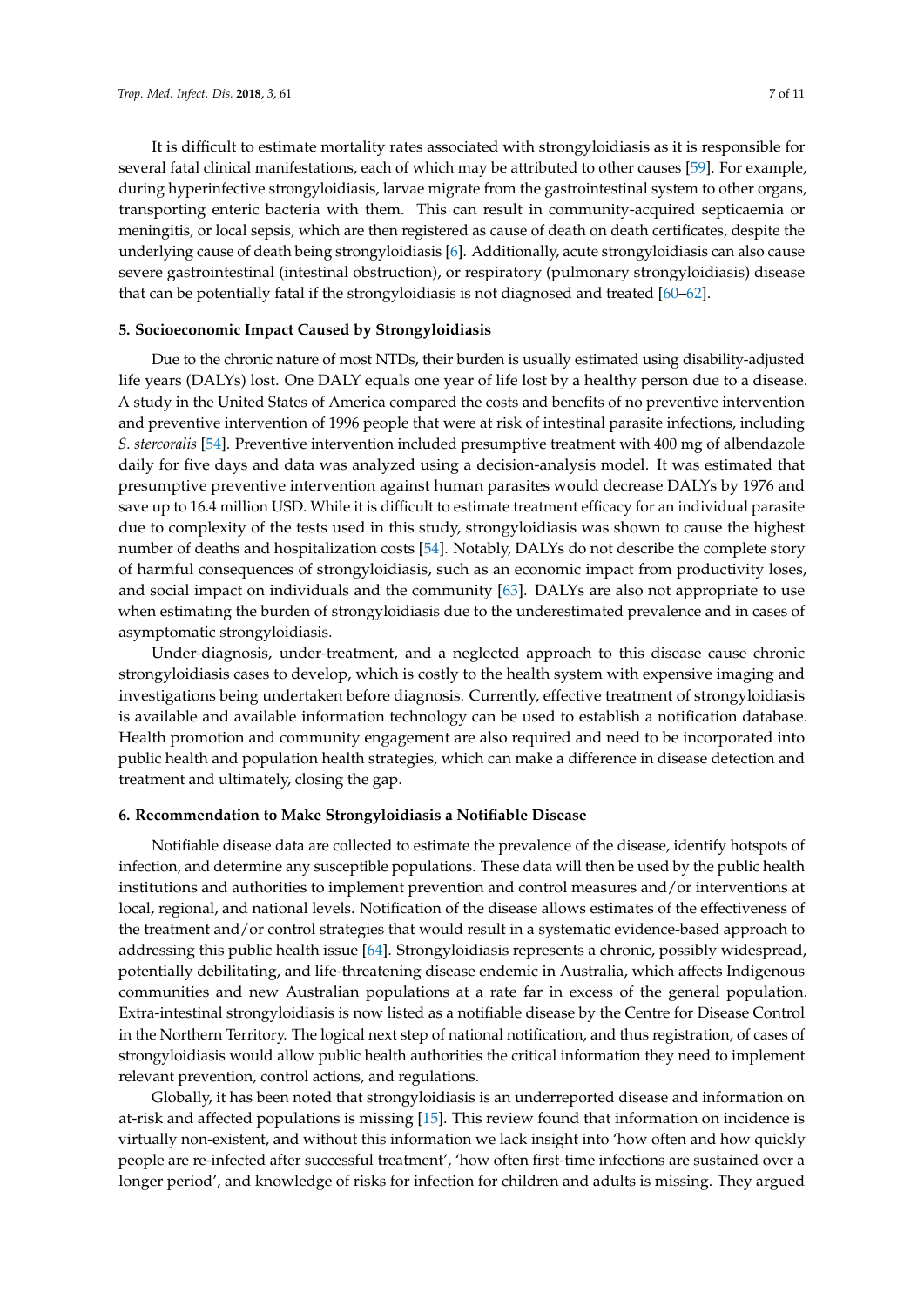for supporting longitudinal studies, especially at a community level, to address these knowledge gaps about an important infectious disease.

There is a compelling justification for strongyloidiasis to be made notifiable in order to establish prevalence data, identify the most severely affected regions and groups and subsequently implement and monitor public health interventions to control this important disease. Based on this, it is recommended that strongyloidiasis is made nationally notifiable and added to the Australian NNDL as a matter of priority.

**Author Contributions:** M.B. conceived in a review design, put the ideas together, and drafted the manuscript. H.W. and K.R. provided academic input to the draft. K.R., J.J., J.S. and W.P. provided their extensive knowledge and expertise of the topic to the manuscript. A.M. and M.W. provided their knowledge to some aspects of the manuscript. M.B. incorporated all the authors' comments, K.R. reviewed the final version of the manuscript. All authors approved the final manuscript.

<span id="page-7-11"></span>**Acknowledgments:** The work has been supported by the Australian Government Research Training Program Scholarship. Authors received no funds to publish in open access.

<span id="page-7-12"></span>**Conflicts of Interest:** The authors declare no conflict of interest.

<span id="page-7-10"></span>**Dedication:** The authors would like to dedicate this work to Emeritus Professor Rick Speare. He spent much of his life understanding *S. stercoralis*, preventing and managing strongyloidiasis in Indigenous communities. He argued for inclusion of strongyloidiasis to the Australian National Notifiable Disease List as means of controlling the disease.

#### **References and Note**

- <span id="page-7-0"></span>1. Grove, D.I. *Strongyloidiasis: A Major Roundworm Infection of Man*; Taylor and Francis Ltd.: London, UK, 1989.
- <span id="page-7-1"></span>2. Bisoffi, Z.; Buonfrate, D.; Montresor, A.; Requena-Méndez, A.; Muñoz, J.; Krolewiecki, A.J.; Gotuzzo, E.; Mena, M.A.; Chiodini, P.L.; Anselmi, M. *Strongyloides stercoralis*: A plea for action. *PLoS Negl. Trop. Dis.* **2013**, *7*, e2214. [\[CrossRef\]](http://dx.doi.org/10.1371/journal.pntd.0002214) [\[PubMed\]](http://www.ncbi.nlm.nih.gov/pubmed/23675546)
- <span id="page-7-2"></span>3. Prociv, P.; Luke, R. Observations on strongyloidiasis in Queensland Aboriginal communities. *Med. J. Aust.* **1993**, *158*, 160–163. [\[PubMed\]](http://www.ncbi.nlm.nih.gov/pubmed/8450780)
- <span id="page-7-3"></span>4. Mounsey, K.; Kearns, T.; Rampton, M.; Llewellyn, S.; King, M.; Holt, D.; Currie, B.J.; Andrews, R.; Nutman, T.; McCarthy, J. Use of dried blood spots to define antibody response to the *Strongyloides stercoralis* recombinant antigen NIE. *Acta Trop.* **2014**, *138*, 78–82. [\[CrossRef\]](http://dx.doi.org/10.1016/j.actatropica.2014.07.007) [\[PubMed\]](http://www.ncbi.nlm.nih.gov/pubmed/25051188)
- <span id="page-7-9"></span>5. Shield, J.; Aland, K.; Kearns, T.; Gongdjalk, G.; Holt, D.; Currie, B.; Prociv, P. Intestinal parasites of children and adults in a remote Aboriginal community of the Northern Territory, Australia, 1994–1996. *West. Pac. Surveill. Response J.* **2015**, *6*, 44–51. [\[CrossRef\]](http://dx.doi.org/10.5365/wpsar.2015.6.1.008)
- <span id="page-7-7"></span>6. Einsiedel, L.; Fernandes, L. *Strongyloides stercoralis*: A cause of morbidity and mortality for Indigenous people in central Australia. *Int. Med. J.* **2008**, *38*, 697–703. [\[CrossRef\]](http://dx.doi.org/10.1111/j.1445-5994.2008.01775.x) [\[PubMed\]](http://www.ncbi.nlm.nih.gov/pubmed/19143887)
- <span id="page-7-8"></span>7. Kearns, T.M.; Currie, B.J.; Cheng, A.C.; McCarthy, J.; Carapetis, J.R.; Holt, D.C.; Page, W.; Shield, J.; Gundjirryirr, R.; Mulholland, E. *Strongyloides* seroprevalence before and after an ivermectin mass drug administration in a remote Australian Aboriginal community. *PLoS Negl. Trop. Dis.* **2017**, *11*, e0005607. [\[CrossRef\]](http://dx.doi.org/10.1371/journal.pntd.0005607) [\[PubMed\]](http://www.ncbi.nlm.nih.gov/pubmed/28505198)
- 8. Flannery, G.; White, N.; Flannery, G.; White, N. Immunological parameters in northeast Arnhem Land Aborigines: Consequences of changing settlement patterns and lifestyles. In *Urban Ecology and Health in the Third World*; Schell, L.M., Smith, M., Bilsborough, A., Eds.; Cambridge University Press: Cambridge, UK, 1993; pp. 202–220.
- <span id="page-7-4"></span>9. Johnston, F.H.; Morris, P.S.; Speare, R.; McCarthy, J.; Currie, B.; Ewald, D.; Page, W.; Dempsey, K. Strongyloidiasis: A review of the evidence for Australian practitioners. *Aust. J. Rural Health* **2005**, *13*, 247–254. [\[CrossRef\]](http://dx.doi.org/10.1111/j.1440-1584.2005.00710.x) [\[PubMed\]](http://www.ncbi.nlm.nih.gov/pubmed/16048468)
- <span id="page-7-5"></span>10. Jones, H.I. Intestinal parasite infections in Western Australian Aborigines. *Med. J. Aust.* **1980**, *2*, 375–380. [\[PubMed\]](http://www.ncbi.nlm.nih.gov/pubmed/7453610)
- <span id="page-7-6"></span>11. Einsiedel, L.; Spelman, T.; Goeman, E.; Cassar, O.; Arundell, M.; Gessain, A. Clinical associations of human t-lymphotropic virus type 1 infection in an Indigenous Australian population. *PLoS Negl. Trop. Dis.* **2014**, *8*, e2643. [\[CrossRef\]](http://dx.doi.org/10.1371/journal.pntd.0002643) [\[PubMed\]](http://www.ncbi.nlm.nih.gov/pubmed/24454973)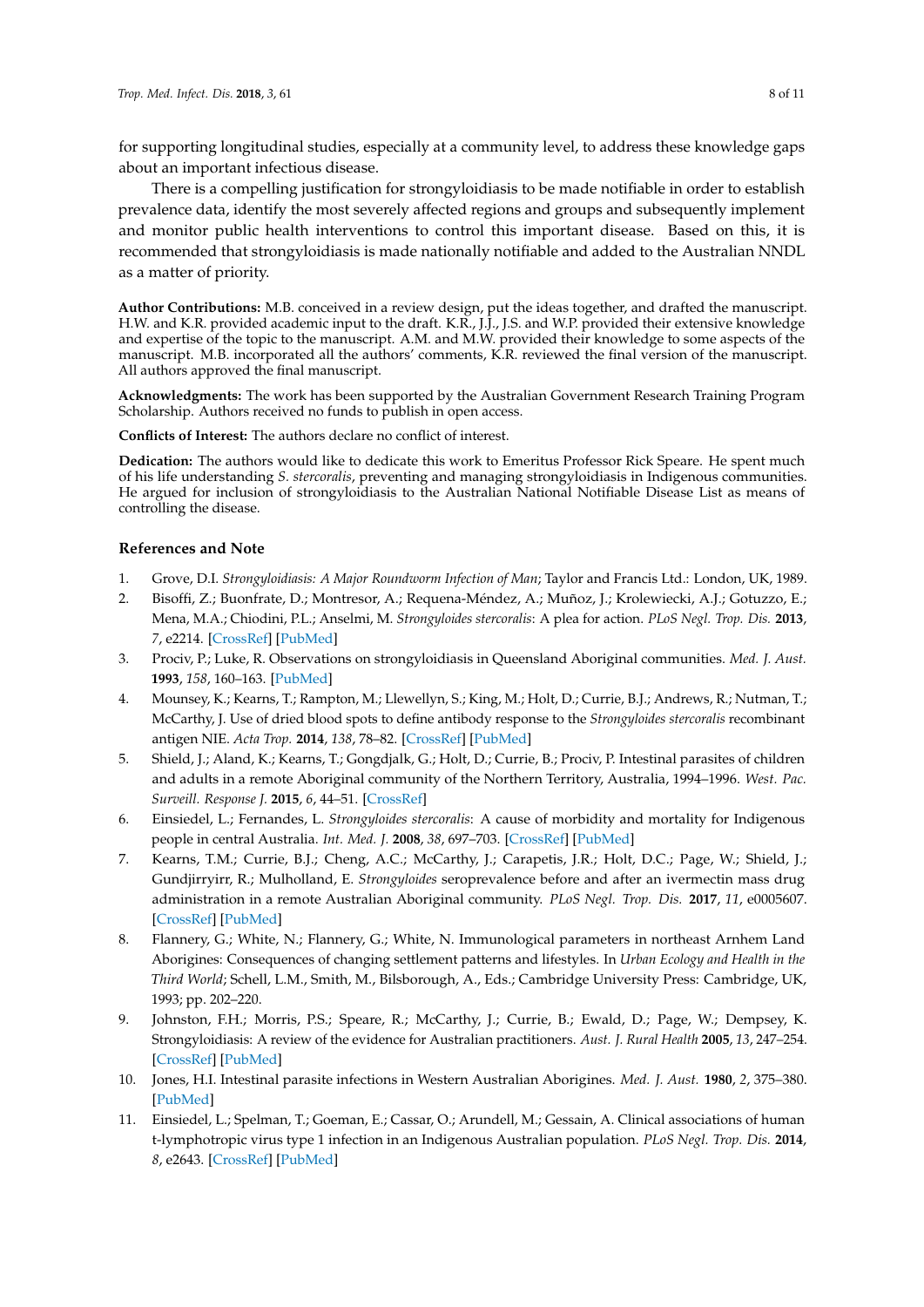- <span id="page-8-25"></span><span id="page-8-24"></span><span id="page-8-0"></span>12. Walker-Smith, J.; McMillan, B.; Middleton, A.; Robertson, S.; Hopcroft, A. Strongyloidiasis causing small-bowel obstruction in an Aboriginal infant. *Med. J. Aust.* **1969**, 1263–1265.
- <span id="page-8-1"></span>13. Page, W.A.; Dempsey, K.; McCarthy, J.S. Utility of serological follow-up of chronic strongyloidiasis after anthelminthic chemotherapy. *Trans. R. Soc. Trop. Med. Hyg.* **2006**, *100*, 1056–1062. [\[CrossRef\]](http://dx.doi.org/10.1016/j.trstmh.2005.12.006) [\[PubMed\]](http://www.ncbi.nlm.nih.gov/pubmed/16551471)
- <span id="page-8-2"></span>14. Olsen, A.; van Lieshout, L.; Marti, H.; Polderman, T.; Polman, K.; Steinmann, P.; Stothard, R.; Thybo, S.; Verweij, J.J.; Magnussen, P. Strongyloidiasis—The most neglected of the neglected tropical diseases? *Trans. R. Soc. Trop. Med. Hyg.* **2009**, *103*, 967–972. [\[CrossRef\]](http://dx.doi.org/10.1016/j.trstmh.2009.02.013) [\[PubMed\]](http://www.ncbi.nlm.nih.gov/pubmed/19328508)
- <span id="page-8-3"></span>15. Schär, F.; Trostdorf, U.; Giardina, F.; Khieu, V.; Muth, S.; Marti, H.; Vounatsou, P.; Odermatt, P. *Strongyloides stercoralis*: Global distribution and risk factors. *PLoS Negl. Trop. Dis.* **2013**, *7*, e2288. [\[CrossRef\]](http://dx.doi.org/10.1371/journal.pntd.0002288) [\[PubMed\]](http://www.ncbi.nlm.nih.gov/pubmed/23875033)
- <span id="page-8-4"></span>16. Ericsson, C.D.; Steffen, R.; Siddiqui, A.A.; Berk, S.L. Diagnosis of *Strongyloides stercoralis* infection. *Clin. Infect. Dis.* **2001**, *33*, 1040–1047.
- <span id="page-8-5"></span>17. Schad, G.; Aikens, L.M.; Smith, G. *Strongyloides stercoralis*: Is there a canonical migratory route through the host? *J. Parasitol.* **1989**, *75*, 740–749. [\[CrossRef\]](http://dx.doi.org/10.2307/3283059) [\[PubMed\]](http://www.ncbi.nlm.nih.gov/pubmed/2529363)
- <span id="page-8-7"></span>18. Grove, D.I. Human strongyloidiasis. *Adv. Parasit.* **1995**, *38*, 251–309.
- <span id="page-8-6"></span>19. Mansfield, L.S.; Alavi, A.; Wortman, J.A.; Schad, G.A. Gamma camera scintigraphy for direct visualization of larval migration in *Strongyloides stercoralis*-infected dogs. *Am. J. Trop. Med. Hyg.* **1995**, *52*, 236–240. [\[CrossRef\]](http://dx.doi.org/10.4269/ajtmh.1995.52.236) [\[PubMed\]](http://www.ncbi.nlm.nih.gov/pubmed/7694965)
- <span id="page-8-26"></span><span id="page-8-8"></span>20. Caruana, S.R.; Kelly, H.A.; Ngeow, J.Y.; Ryan, N.J.; Bennett, C.M.; Chea, L.; Nuon, S.; Bak, N.; Skull, S.A.; Biggs, B.A. Undiagnosed and potentially lethal parasite infections among immigrants and refugees in Australia. *J. Travel Med.* **2006**, *13*, 233–239. [\[CrossRef\]](http://dx.doi.org/10.1111/j.1708-8305.2006.00045.x) [\[PubMed\]](http://www.ncbi.nlm.nih.gov/pubmed/16884406)
- <span id="page-8-23"></span><span id="page-8-9"></span>21. Streit, A. Reproduction in *Strongyloides* (nematoda): A life between sex and parthenogenesis. *Parasitology* **2008**, *135*, 285–294. [\[CrossRef\]](http://dx.doi.org/10.1017/S003118200700399X) [\[PubMed\]](http://www.ncbi.nlm.nih.gov/pubmed/18076772)
- <span id="page-8-10"></span>22. Greiner, K.; Bettencourt, J.; Semolic, C. Strongyloidiasis: A review and update by case example. *Clin. Lab. Sci.* **2008**, *21*, 82–88. [\[PubMed\]](http://www.ncbi.nlm.nih.gov/pubmed/18507302)
- <span id="page-8-11"></span>23. Schad, G.; Thompson, F.; Talham, G.; Holt, D.; Nolan, T.; Ashton, F.; Lange, A.; Bhopale, V. Barren female *Strongyloides stercoralis* from occult chronic infections are rejuvenated by transfer to parasite-naïve recipient hosts and give rise to an autoinfective burst. *J. Parasitol.* **1997**, *83*, 785–791. [\[CrossRef\]](http://dx.doi.org/10.2307/3284268) [\[PubMed\]](http://www.ncbi.nlm.nih.gov/pubmed/9379279)
- <span id="page-8-12"></span>24. Montes, M.; Sawhney, C.; Barros, N. *Strongyloides stercoralis*: There but not seen. *Curr. Opin. Infect. Dis.* **2010**, *23*, 500–504. [\[CrossRef\]](http://dx.doi.org/10.1097/QCO.0b013e32833df718) [\[PubMed\]](http://www.ncbi.nlm.nih.gov/pubmed/20733481)
- <span id="page-8-13"></span>25. Croker, C.; Reporter, R.; Redelings, M.; Mascola, L. Strongyloidiasis-related deaths in the United States, 1991–2006. *Am. J. Trop. Med. Hyg.* **2010**, *83*, 422–426. [\[CrossRef\]](http://dx.doi.org/10.4269/ajtmh.2010.09-0750) [\[PubMed\]](http://www.ncbi.nlm.nih.gov/pubmed/20682893)
- 26. Fardet, L.; Généreau, T.; Poirot, J.L.; Guidet, B.; Kettaneh, A.; Cabane, J. Severe strongyloidiasis in corticosteroid-treated patients: Case series and literature review. *J. Infect.* **2007**, *54*, 18–27. [\[CrossRef\]](http://dx.doi.org/10.1016/j.jinf.2006.01.016) [\[PubMed\]](http://www.ncbi.nlm.nih.gov/pubmed/16533536)
- 27. Marcos, L.A.; Terashima, A.; DuPont, H.L.; Gotuzzo, E. *Strongyloides* hyperinfection syndrome: An emerging global infectious disease. *Trans. R. Soc. Trop. Med. Hyg.* **2008**, *102*, 314–318. [\[CrossRef\]](http://dx.doi.org/10.1016/j.trstmh.2008.01.020) [\[PubMed\]](http://www.ncbi.nlm.nih.gov/pubmed/18321548)
- 28. Igra-Siegman, Y.; Kapila, R.; Sen, P.; Kaminski, Z.C.; Louria, D.B. Syndrome of hyperinfection with *Strongyloides stercoralis*. *Rev. Infect. Dis.* **1981**, *3*, 397–407. [\[CrossRef\]](http://dx.doi.org/10.1093/clinids/3.3.397) [\[PubMed\]](http://www.ncbi.nlm.nih.gov/pubmed/7025145)
- <span id="page-8-14"></span>29. Page, W.; Speare, R. Chronic strongyloidiasis—Don't look and you won't find. *Aust. Fam. Phys.* **2016**, *45*, 40–44.
- <span id="page-8-15"></span>30. Beknazarova, M.; Whiley, H.; Ross, K. Strongyloidiasis: A disease of socioeconomic disadvantage. *Int. J. Environ. Res. Public Health* **2016**, *13*, 517. [\[CrossRef\]](http://dx.doi.org/10.3390/ijerph13050517) [\[PubMed\]](http://www.ncbi.nlm.nih.gov/pubmed/27213420)
- <span id="page-8-17"></span><span id="page-8-16"></span>31. New South Wales. The quarantine act 1832. In *No 16a*, 1832.
- 32. Australian Government Department of Health. Australian National Notifiable Diseases and Case Definitions. Available online: <http://www.health.gov.au/casedefinitions> (accessed on 7 May 2018).
- <span id="page-8-18"></span>33. Miller, M.; Deeble, M.; Roche, P.; Spencer, J. Evaluation of Australia's national notifiable disease surveillance system. *Commun. Dis. Intell. Q. Rep.* **2004**, *28*, 311–323. [\[PubMed\]](http://www.ncbi.nlm.nih.gov/pubmed/15574055)
- <span id="page-8-19"></span>34. Heydon, G.; Green, A. Some worm infestations of man in Australia. *Med. J. Aust.* **1931**, *1*, 619–628.
- <span id="page-8-20"></span>35. Johnston, T.H. A census of the endoparasites recorded as occurring in Queensland, arranged under their hosts. *Proc. R. Soc. Qld.* **1916**, *28*, 31–79.
- 36. Nicoll, W. The conditions of life in tropical Australia. *Epidemiol. Infect.* **1917**, *16*, 269–290. [\[CrossRef\]](http://dx.doi.org/10.1017/S0022172400006653)
- <span id="page-8-21"></span>37. Willis, H.H. A note on the value of oil of chenopodium in the treatment of *Strongyloides* infection. *Med. J. Aust.* **1920**, *16*, 379–380.
- <span id="page-8-22"></span>38. Einsiedel, L.J.; Fernandes, L.A.; Woodman, R.J. Racial disparities in infection-related mortality at Alice Springs Hospital, Central Australia, 2000–2005. *Med. J. Aust.* **2008**, *188*, 568–571. [\[PubMed\]](http://www.ncbi.nlm.nih.gov/pubmed/18484927)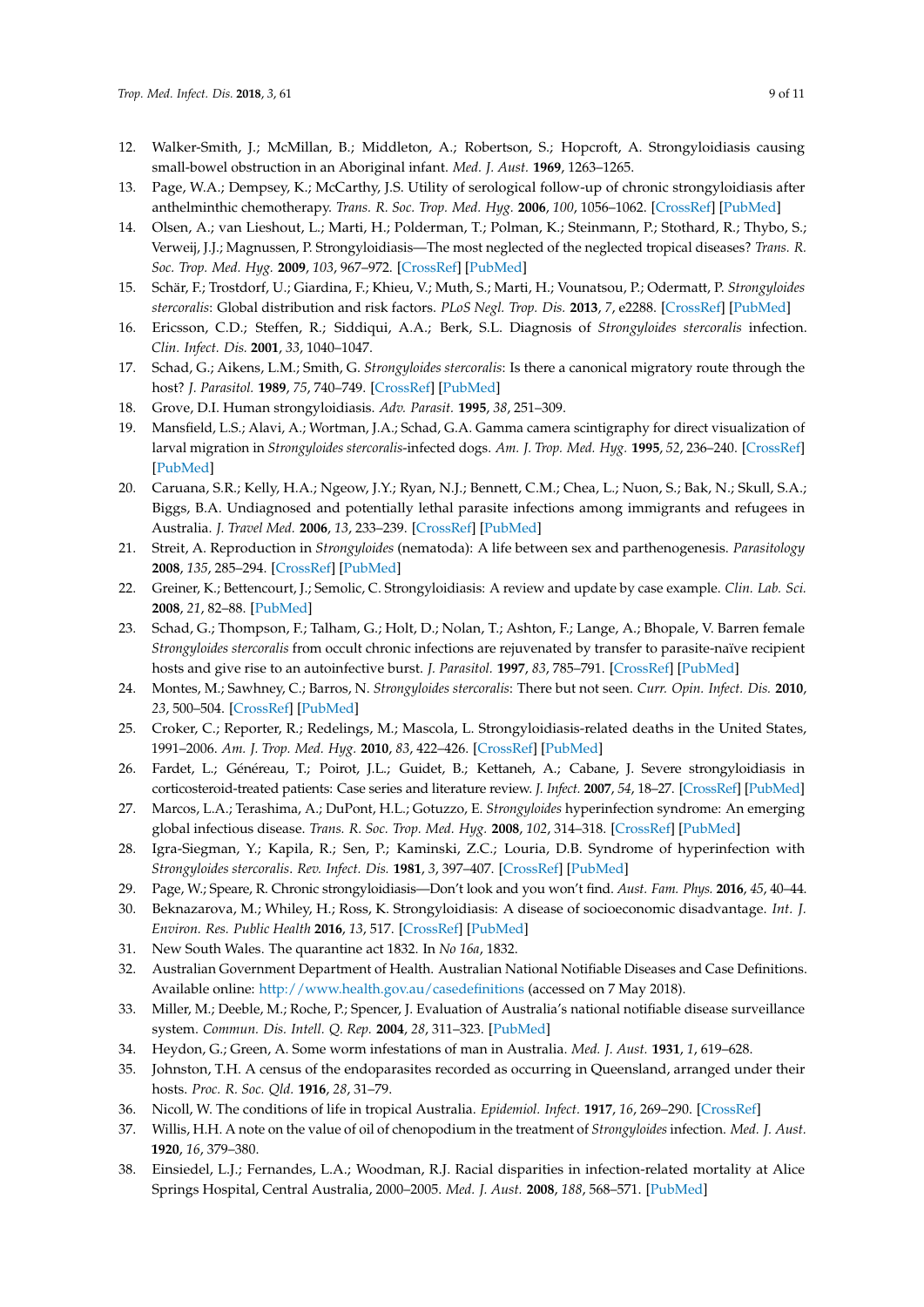- <span id="page-9-20"></span><span id="page-9-12"></span><span id="page-9-11"></span><span id="page-9-0"></span>39. Page, W.; Shield, J.; O'Donahoo, F.; Miller, A.; Judd, J.; Speare, R. Strongyloidiasis in Oceania. In *Neglected Tropical Diseases-Oceania*; Loukas, A., Ed.; Springer: Berlin, Germany, 2016; pp. 69–99.
- <span id="page-9-1"></span>40. Eager, T. *Strongyloides* in Kuranda—An overview since 2006. In Proceedings of the Annals of the ACTM, 6th National Workshop on Strongyloidiasis, Pullman Reef Hotel, Cairns, Australia, 14 July 2011.
- <span id="page-9-9"></span><span id="page-9-2"></span>41. Holt, D.C.; Shield, J.; Harris, T.M.; Mounsey, K.E.; Aland, K.; McCarthy, J.S.; Currie, B.J.; Kearns, T.M. Soil-transmitted helminths in children in a remote Aboriginal community in the Northern Territory: Hookworm is rare but *Strongyloides stercoralis* and *Trichuris trichiura* persist. *Trop. Med. Infect. Dis.* **2017**, *2*, 51. [\[CrossRef\]](http://dx.doi.org/10.3390/tropicalmed2040051)
- <span id="page-9-10"></span><span id="page-9-3"></span>42. Sampson, I.; Smith, D.; MacKenzie, B. Serological diagnosis of *Strongyloides stercoralis* infection. In Proceedings of the 2nd National Workshop on Strongyloidiasis, Royal Brisbane Hospital, Herston, Australia, 25–26 June 2003.
- <span id="page-9-13"></span><span id="page-9-4"></span>43. Miller, A.; Young, E.L.; Tye, V.; Cody, R.; Muscat, M.; Saunders, V.; Smith, M.L.; Judd, J.A.; Speare, R. A community-directed integrated *Strongyloides* control program in Queensland, Australia. *Trop. Med. Infect. Dis.* **2018**, *3*, 48. [\[CrossRef\]](http://dx.doi.org/10.3390/tropicalmed3020048)
- <span id="page-9-14"></span><span id="page-9-5"></span>44. Soulsby, H.M.; Hewagama, S.; Brady, S. Case series of four patients with *Strongyloides* after occupational exposure. *Med. J. Aust.* **2012**, *196*, 444. [\[CrossRef\]](http://dx.doi.org/10.5694/mja11.11505) [\[PubMed\]](http://www.ncbi.nlm.nih.gov/pubmed/22509872)
- <span id="page-9-15"></span><span id="page-9-6"></span>45. Swaminathan, A.; Torresi, J.; Schlagenhauf, P.; Thursky, K.; Wilder-Smith, A.; Connor, B.A.; Schwartz, E.; Keystone, J.; O'Brien, D.P. A global study of pathogens and host risk factors associated with infectious gastrointestinal disease in returned international travellers. *J. Infect.* **2009**, *59*, 19–27. [\[CrossRef\]](http://dx.doi.org/10.1016/j.jinf.2009.05.008) [\[PubMed\]](http://www.ncbi.nlm.nih.gov/pubmed/19552961)
- <span id="page-9-7"></span>46. De Silva, S.; Saykao, P.; Kelly, H.; MacIntyre, C.; Ryan, N.; Leydon, J.; Biggs, B. Chronic *Strongyloides stercoralis* infection in Laotian immigrants and refugees 7–20 years after resettlement in Australia. *Epidemiol. Infect.* **2002**, *128*, 439–444. [\[CrossRef\]](http://dx.doi.org/10.1017/S0950268801006677) [\[PubMed\]](http://www.ncbi.nlm.nih.gov/pubmed/12113488)
- <span id="page-9-16"></span><span id="page-9-8"></span>47. Rahmanian, H.; MacFarlane, A.C.; Rowland, K.E.; Einsiedel, L.J.; Neuhaus, S.J. Seroprevalence of *Strongyloides stercoralis* in a South Australian Vietnam veteran cohort. *Aust. N. Z. J. Publ. Health* **2015**, *39*, 331–335. [\[CrossRef\]](http://dx.doi.org/10.1111/1753-6405.12360) [\[PubMed\]](http://www.ncbi.nlm.nih.gov/pubmed/25903944)
- <span id="page-9-18"></span><span id="page-9-17"></span>48. Shield, J.M.; Kearns, T.M.; Garngulkpuy, J.; Walpulay, L.; Gundjirryirr, R.; Bundhala, L.; Djarpanbuluwuy, V.; Andrews, R.M.; Judd, J. Cross-cultural, Aboriginal language, discovery education for health literacy and informed consent in a remote Aboriginal community in the Northern Territory, Australia. *Trop. Med. Infect. Dis.* **2018**, *3*, 15. [\[CrossRef\]](http://dx.doi.org/10.3390/tropicalmed3010015)
- 49. Fearon, D.; Wilson, A. Developing a protocol for the diagnosis and management of *Strongyloides* infections in paediatric patients in central Australia. In Proceedings of the 12th National Workshop on Strongyloidiasis, Charles Darwin University, Darwin, Australia, 23 September 2017.
- <span id="page-9-19"></span>50. Genta, R.M. Dysregulation of strongyloidiasis: A new hypothesis. *Clin. Microbiol. Rev.* **1992**, *5*, 345–355. [\[CrossRef\]](http://dx.doi.org/10.1128/CMR.5.4.345) [\[PubMed\]](http://www.ncbi.nlm.nih.gov/pubmed/1423214)
- 51. Grove, D.I. Strongyloidiasis: Is it transmitted from husband to wife? *Br. J. Vener. Dis.* **1982**, *58*, 271–272. [\[CrossRef\]](http://dx.doi.org/10.1136/sti.58.4.271) [\[PubMed\]](http://www.ncbi.nlm.nih.gov/pubmed/6896668)
- 52. Gordon, C.A.; Kurscheid, J.; Jones, M.K.; Gray, D.J.; McManus, D.P. Soil-transmitted helminths in tropical Australia and Asia. *Trop. Med. Infect. Dis.* **2017**, *2*, 56. [\[CrossRef\]](http://dx.doi.org/10.3390/tropicalmed2040056)
- 53. Beknazarova, M.; Whiley, H.; Ross, K. Mass drug administration for the prevention of human strongyloidiasis should consider concomitant treatment of dogs. *PLoS Negl. Trop. Dis.* **2017**, *11*, e0005735. [\[CrossRef\]](http://dx.doi.org/10.1371/journal.pntd.0005735) [\[PubMed\]](http://www.ncbi.nlm.nih.gov/pubmed/28837662)
- <span id="page-9-21"></span>54. Muennig, P.; Pallin, D.; Sell, R.L.; Chan, M.S. The cost effectiveness of strategies for the treatment of intestinal parasites in immigrants. *New Engl. J. Med.* **1999**, *340*, 773–779. [\[CrossRef\]](http://dx.doi.org/10.1056/NEJM199903113401006) [\[PubMed\]](http://www.ncbi.nlm.nih.gov/pubmed/10072413)
- 55. Henriquez-Camacho, C.; Gotuzzo, E.; Echevarria, J.; White, A.C., Jr.; Terashima, A.; Samalvides, F.; Pérez-Molina, J.A.; Plana, M.N. Ivermectin versus albendazole or thiabendazole for *Strongyloides stercoralis* infection. *Cochrane Database Syst. Rev.* **2016**, *1*, 1–36. [\[CrossRef\]](http://dx.doi.org/10.1002/14651858.CD007745.pub3) [\[PubMed\]](http://www.ncbi.nlm.nih.gov/pubmed/26778150)
- 56. Whiley, H.; Ross, K.; Beknazarova, M. Strongyloidiasis Is a Deadly Worm Infecting Many Australians, yet Hardly Anybody Had Heard of It. *The Conversation*, 5 September 2017. Available online: [https://theconversation.com/](https://theconversation.com/strongyloidiasis-is-a-deadly-worm-infecting-many-australians-yet-hardly-anybody-has-heard-of-it-81687) [strongyloidiasis-is-a-deadly-worm-infecting-many-australians-yet-hardly-anybody-has-heard-of-it-81687](https://theconversation.com/strongyloidiasis-is-a-deadly-worm-infecting-many-australians-yet-hardly-anybody-has-heard-of-it-81687) (accessed on 7 May 2018).
- 57. Hoy, W.E. 'Closing the gap' by 2030: Aspiration versus reality in Indigenous health. *Med. J. Aust.* **2009**, *190*, 542–544. [\[PubMed\]](http://www.ncbi.nlm.nih.gov/pubmed/19450194)